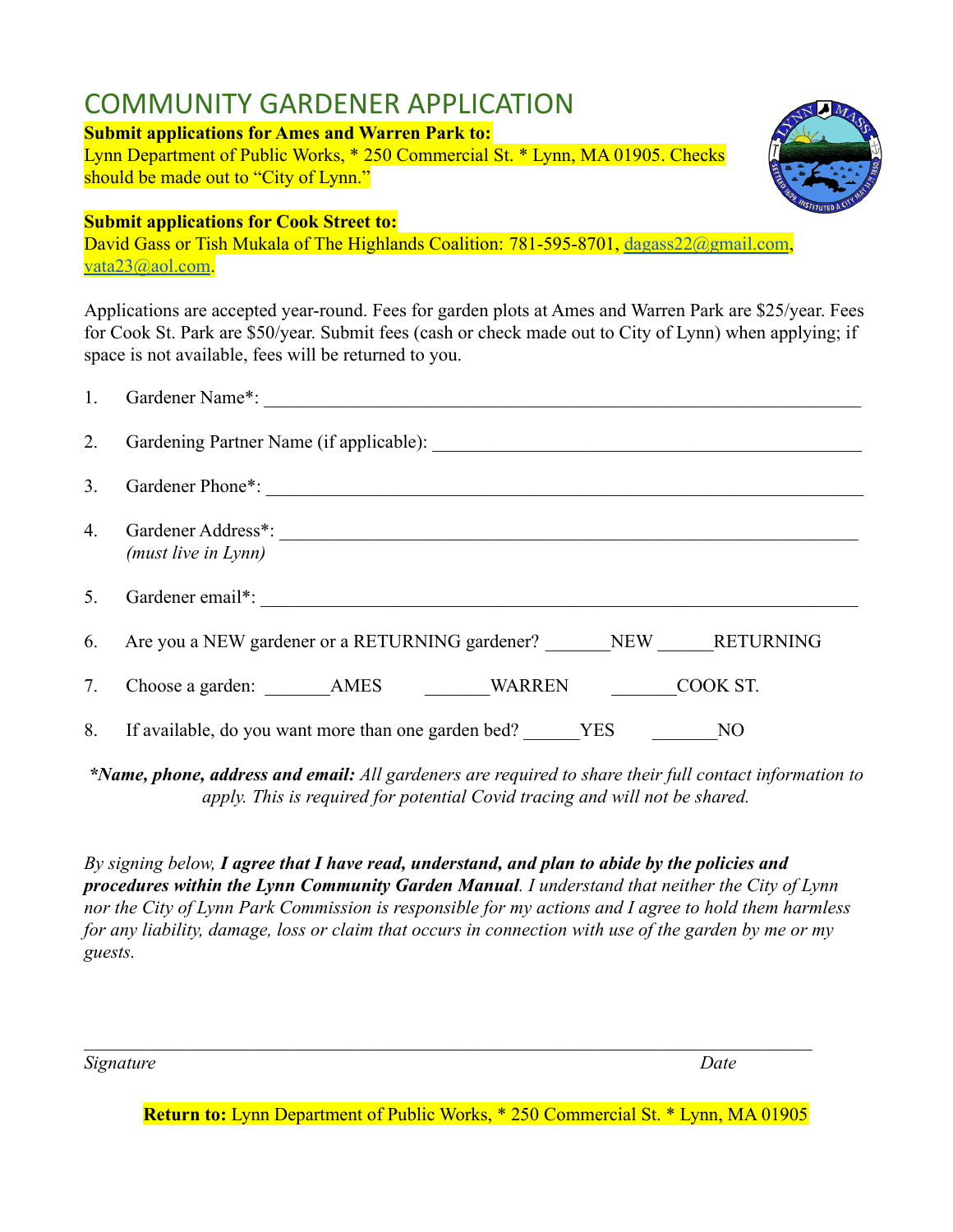## **\*\*\*Please answer the questions on the back of this application- thank you!\*\*\* Please help us to improve the community gardening experience across Lynn by**

### **completing the following questions (***no personal information is shared***):**

- 1. Please check all the descriptions that apply to you, these will help us with garden placement:
	- ◻ I am a senior citizen and would like a taller bed.
	- $\Box$  I am physically disabled and would like a wheelchair accessible bed.
- 2. Please help us understand when you will use the garden most by listing the primary days and times you will be gardening: \_\_\_\_\_\_\_\_\_\_\_\_\_\_\_\_\_\_\_\_\_\_\_\_\_\_\_\_\_\_\_\_\_\_\_\_\_\_\_\_\_\_\_\_\_\_\_\_\_\_\_\_\_\_\_\_\_\_\_\_\_

 $\mathcal{L}_\mathcal{L} = \{ \mathcal{L}_\mathcal{L} = \{ \mathcal{L}_\mathcal{L} = \{ \mathcal{L}_\mathcal{L} = \{ \mathcal{L}_\mathcal{L} = \{ \mathcal{L}_\mathcal{L} = \{ \mathcal{L}_\mathcal{L} = \{ \mathcal{L}_\mathcal{L} = \{ \mathcal{L}_\mathcal{L} = \{ \mathcal{L}_\mathcal{L} = \{ \mathcal{L}_\mathcal{L} = \{ \mathcal{L}_\mathcal{L} = \{ \mathcal{L}_\mathcal{L} = \{ \mathcal{L}_\mathcal{L} = \{ \mathcal{L}_\mathcal{$ 

 $\mathcal{L}_\mathcal{L} = \{ \mathcal{L}_\mathcal{L} = \{ \mathcal{L}_\mathcal{L} = \{ \mathcal{L}_\mathcal{L} = \{ \mathcal{L}_\mathcal{L} = \{ \mathcal{L}_\mathcal{L} = \{ \mathcal{L}_\mathcal{L} = \{ \mathcal{L}_\mathcal{L} = \{ \mathcal{L}_\mathcal{L} = \{ \mathcal{L}_\mathcal{L} = \{ \mathcal{L}_\mathcal{L} = \{ \mathcal{L}_\mathcal{L} = \{ \mathcal{L}_\mathcal{L} = \{ \mathcal{L}_\mathcal{L} = \{ \mathcal{L}_\mathcal{$ 

- 3. Are you able to attend 2 or more workdays on Saturday afternoons between April and October? Yes: No: Need another garden job due to physical limitations:
- 4. Community gardens are led by garden members. Are you interested in learning more about leadership opportunities in the gardens?

Yes No No

- 5. Does anyone in your household receive or use any of the following (check any that apply):
- ◻ WIC
- ◻ SNAP/EBT/Food Stamps
- □ Senior Checks
- ◻ SSI
- ◻ Food Pantry
- ◻ Hot Meal Program
- ◻ Free or Reduced Price School Meals
- ◻ Summer Meal Program